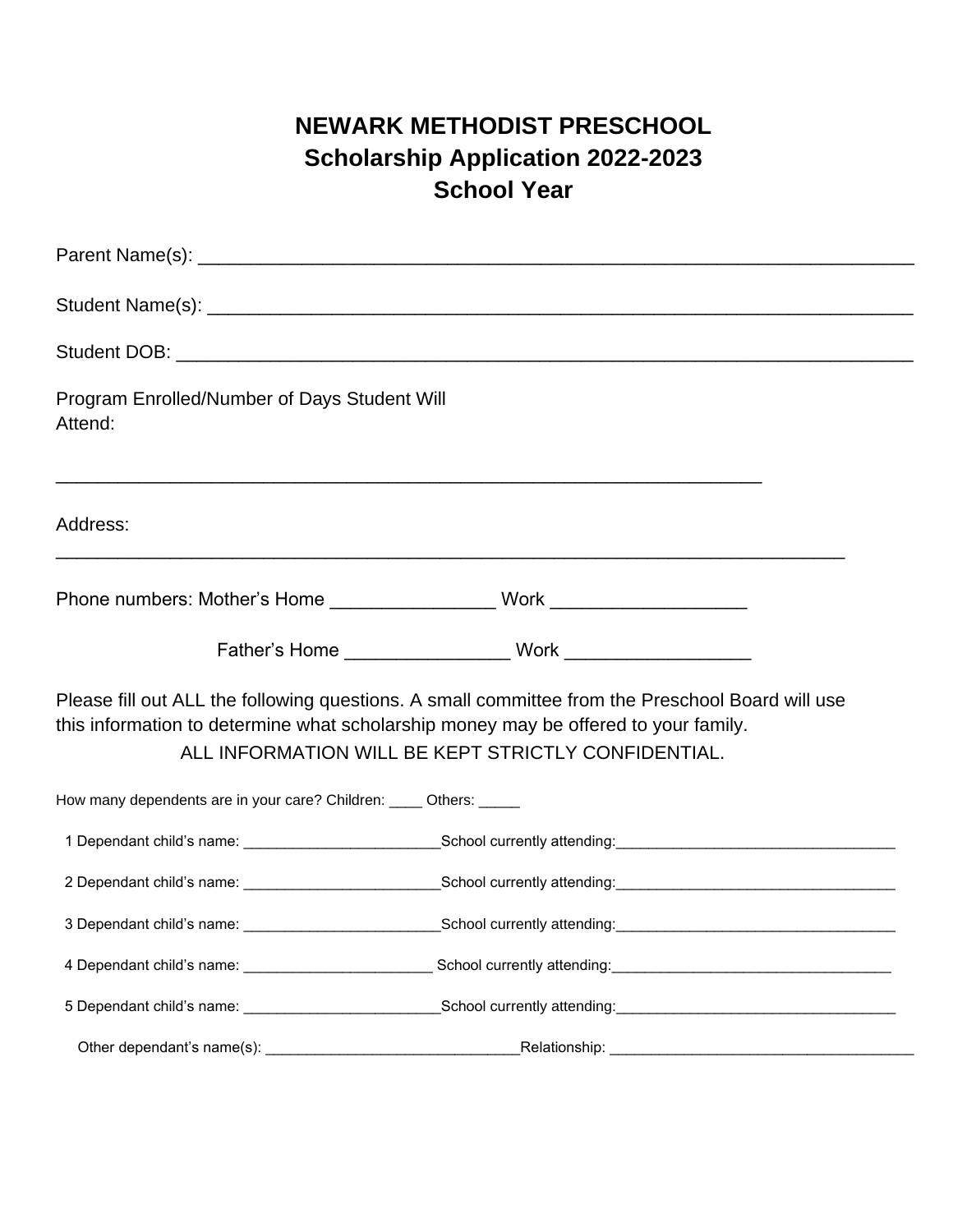## **EXPENSE INFORMATION**:

| If you own your home, what is the balance on your mortgage? \$                                        | payment: _________ Other loans: \$ _______________                               |                                                  |  |
|-------------------------------------------------------------------------------------------------------|----------------------------------------------------------------------------------|--------------------------------------------------|--|
| Please list make and year of cars you own:                                                            |                                                                                  |                                                  |  |
|                                                                                                       |                                                                                  | _Total of monthly car payments: \$______________ |  |
| Other major monthly expenses (please name and give monthly payment):                                  |                                                                                  |                                                  |  |
| <b>INCOME INFORMATION:</b>                                                                            |                                                                                  |                                                  |  |
|                                                                                                       |                                                                                  |                                                  |  |
| Job description:                                                                                      |                                                                                  |                                                  |  |
|                                                                                                       |                                                                                  |                                                  |  |
| Current Salary/hourly wage: _________________________________Total salary 2021: \$___________________ |                                                                                  |                                                  |  |
|                                                                                                       |                                                                                  |                                                  |  |
|                                                                                                       |                                                                                  |                                                  |  |
|                                                                                                       | Child care reimbursement _____________ Other ___________________________________ |                                                  |  |
| Father's employer(s):                                                                                 |                                                                                  |                                                  |  |
|                                                                                                       |                                                                                  |                                                  |  |
|                                                                                                       |                                                                                  |                                                  |  |
| Current Salary/hourly wage: ______________________________Total salary 2021: \$_____________________  |                                                                                  |                                                  |  |
| Expected total salary 2022: \$                                                                        |                                                                                  |                                                  |  |
|                                                                                                       |                                                                                  |                                                  |  |
|                                                                                                       | Child care reimbursement _____________ Other ___________________________________ |                                                  |  |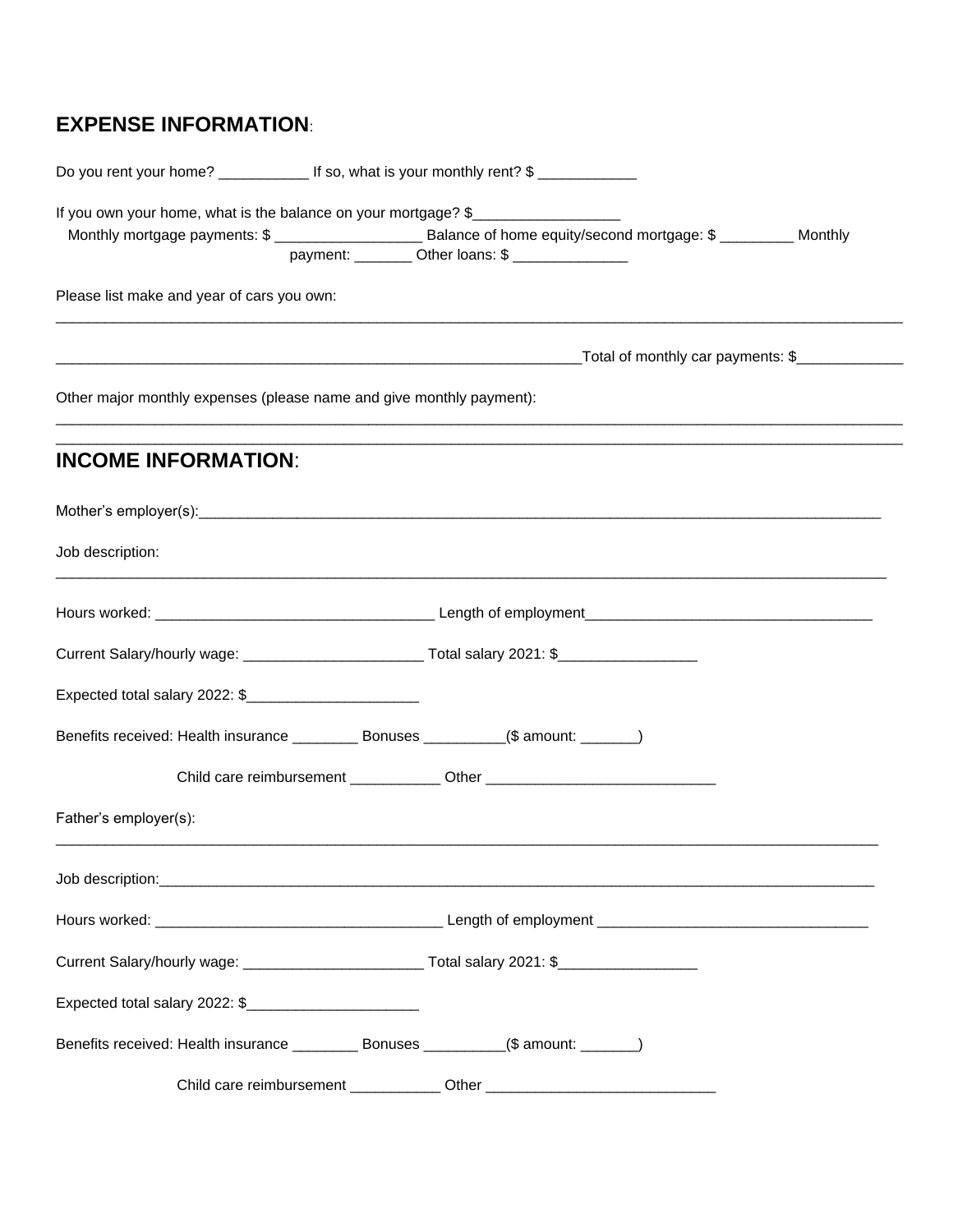|                                                             | Current savings account balance: \$______________________Current checking account balance: \$ __________________ |  |
|-------------------------------------------------------------|------------------------------------------------------------------------------------------------------------------|--|
| Other savings (money market, stocks, investments): TOTAL \$ |                                                                                                                  |  |
|                                                             |                                                                                                                  |  |
| Other properties owned (other than primary residence):      |                                                                                                                  |  |
| Other assets:                                               |                                                                                                                  |  |
|                                                             |                                                                                                                  |  |

**Additional income information:** 

**Below please list any other information that will explain your current financial situation.**